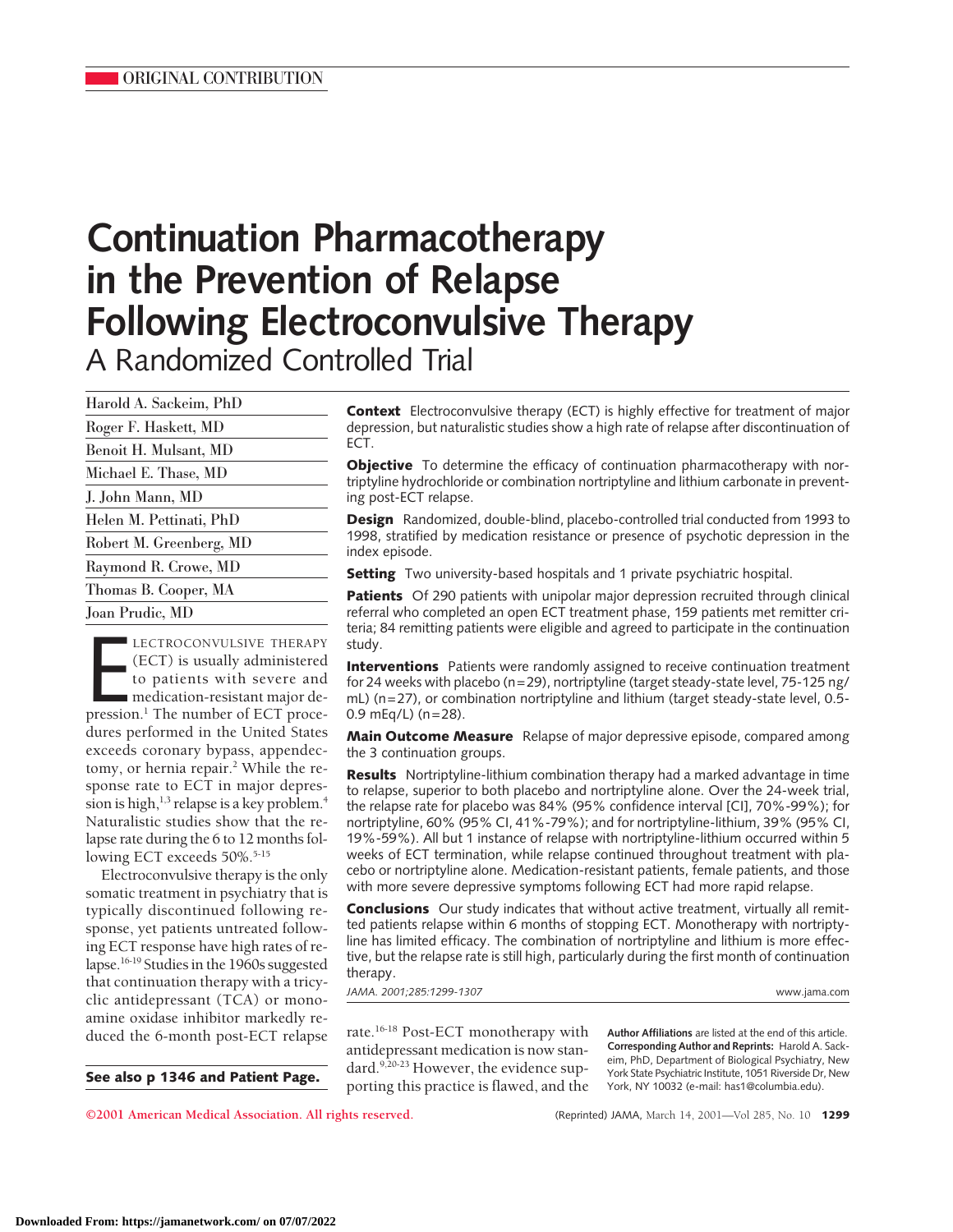recent naturalistic studies document high relapse rates.

Post-ECT continuation pharmacotherapy has been based on 3 studies conducted in the 1960s.<sup>16-18</sup> A primary goal of those studies was to determine whether concurrent treatment with TCAs or monoamine oxidase inhibitors reduced the number of ECT treatments needed. Following ECT, patients continued taking active medication or placebo or no subsequent treatment. Using 6-month follow-up periods, the findings were consistent. Patients who received a TCA or monoamine oxidase inhibitor during and following ECT had a relapse rate of approximately 20%, compared with 50% in the control groups. There are major concerns about this research.<sup>4,24</sup> At that time, ECT was a treatment of first choice.25,26 Relevance for continuation therapy in medication-resistant ECT responders is uncertain. Second, some patients likely benefited from the concurrent antidepressant during ECT, and continued to benefit from the medication as continuation therapy. Since use of ECT now centers on medication-resistant patients,<sup>1,21,27</sup> the relevance of this early research is questionable.

We conducted a randomized, doubleblind, placebo-controlled trial of continuation pharmacotherapy following ECT response. The treatments were a TCA (nortriptyline hydrochloride), combination treatment with nortriptyline and lithium carbonate, or placebo. A placebocontrolled trial following ECT had never been conducted in the United States. This trial was justified since the relapse rates in recent follow-up studies<sup>5-15</sup> often exceeded those seen with placebo in the controlled investigations from an earlier era.16-18A placebo-controlled trial was also justified by our hypothesis that TCA monotherapy, the best documented treatment in post-ECT relapse prevention,<sup>16-18</sup> has limited efficacy. Monotherapy with nortriptyline was tested since (1) early research suggested that TCA continuation therapy was effective in relapse prevention<sup>16-18</sup>; (2) concern that newer agents, such as selective serotonin reuptake inhibitors (SSRIs), may be less effective than TCAs in treatment of the severe episodes characteristic of ECT patients $28-33$ ; and (3) given the widespread use of SSRIs and other newer agents as first-line treatments, a low probability that ECT responders would have received an adequate TCA trial during the episode.<sup>34</sup> We hypothesized, however, that the nortriptyline-lithium combination would be most efficacious, given the evidence that combined TCA-lithium treatment is particularly effective in medicationresistant major depression,<sup>35-41</sup> and the supposition that regimens effective in the acute treatment of medication-resistant major depression exert protective effects as continuation treatment. Nortriptyline-lithium was also selected since few ECT remitters would have received this treatment during the episode.34,42

### **METHODS**

#### **Study Site and Study Participation**

The study was conducted at the Carrier Foundation (Belle Meade, NJ), a private psychiatric hospital, and at university-based psychiatric facilities of the University of Iowa (Iowa City) and Western Psychiatric Institute and Clinic (WPIC; Pittsburgh, Pa). The New York State Psychiatric Institute (NYSPI; New York) was the coordinating and monitoring center. Using the *Schedule for Affective Disorders and Schizophrenia*, <sup>43</sup> patients met the research diagnostic criteria<sup>44</sup> for major depressive disorder. They had a pretreatment score of 21 or higher on the Hamilton Rating Scale for Depression (HRSD;  $24$ -item scale).<sup>45</sup> Patients were excluded if they had a history of bipolar disorder, schizophrenia, schizoaffective disorder, nonmood disorder psychosis, neurological illness, alcohol or drug abuse within the past year, ECT within the past 6 months, or severe medical illness that markedly increased the risks of ECT (eg, unstable or severe cardiovascular conditions, aneurysm or vascular malformation susceptible to rupture, severe chronic obstructive pulmonary disease).

Participants were recruited from those clinically referred for ECT. Over a 6-year period (1993-1998), 349 patients consented and participated in the pre-ECT screening (**FIGURE 1**). Patients who met inclusion/exclusion criteria for the open ECT phase were completers if they received at least 5 treatments or ended ECT earlier due to response and did not receive any psychotropic medication during the ECT course other than lorazepam  $(\leq 3 \text{ mg/d})$ . Of the 59 patients who did not contribute to ECT outcome data, 17 patients were dropped before ECT due to diagnostic exclusions; 14 patients could not be withdrawn from psychotropics before (n=7) or during (n=7) ECT; 12 patients terminated ECT against medical advice prior to the fifth treatment; 9 developed an intercurrent illness so ECT was not initiated  $(n=2)$ or was interrupted  $(n=7)$  (all before the fifth treatment); 6 patients withdrew consent before ECT; and 1 dropped below the inclusion threshold (HRSD score of 21) before starting ECT. Only 2 of 59 dropouts (prohibited medications) should have contributed to ECT efficacy analyses, but end point evaluations were not obtained.

To enter the continuation trial, patients had to achieve at least a 60% reduction in HRSD scores relative to pre-ECT baseline, with a maximum score of 10 both at an assessment within 2 days of ECT discontinuation and reassessment 4 to 8 days following ECT termination, while free of psychotropic medication. Since the extent of residual symptoms is predictive of relapse following antidepressant treatment,<sup>46,47</sup> the remitter criteria were particularly stringent. These criteria required both a substantial symptomatic reduction and a low absolute score both immediately and 4 to 8 days following ECT. Patients with medical contraindications to nortriptyline or lithium were excluded. Patients provided separate informed consent for participation in the ECT and continuation pharmacotherapy phases, and capacity to consent was assessed at each time point. The institutional review boards at each enrollment site and the NYSPI approved the study. Assuming a relapse rate of 50% with placebo, the goal was to enroll at least 25 patients in each randomized treatment condition to have

**1300** JAMA, March 14, 2001—Vol 285, No. 10 (Reprinted) **©2001 American Medical Association. All rights reserved.**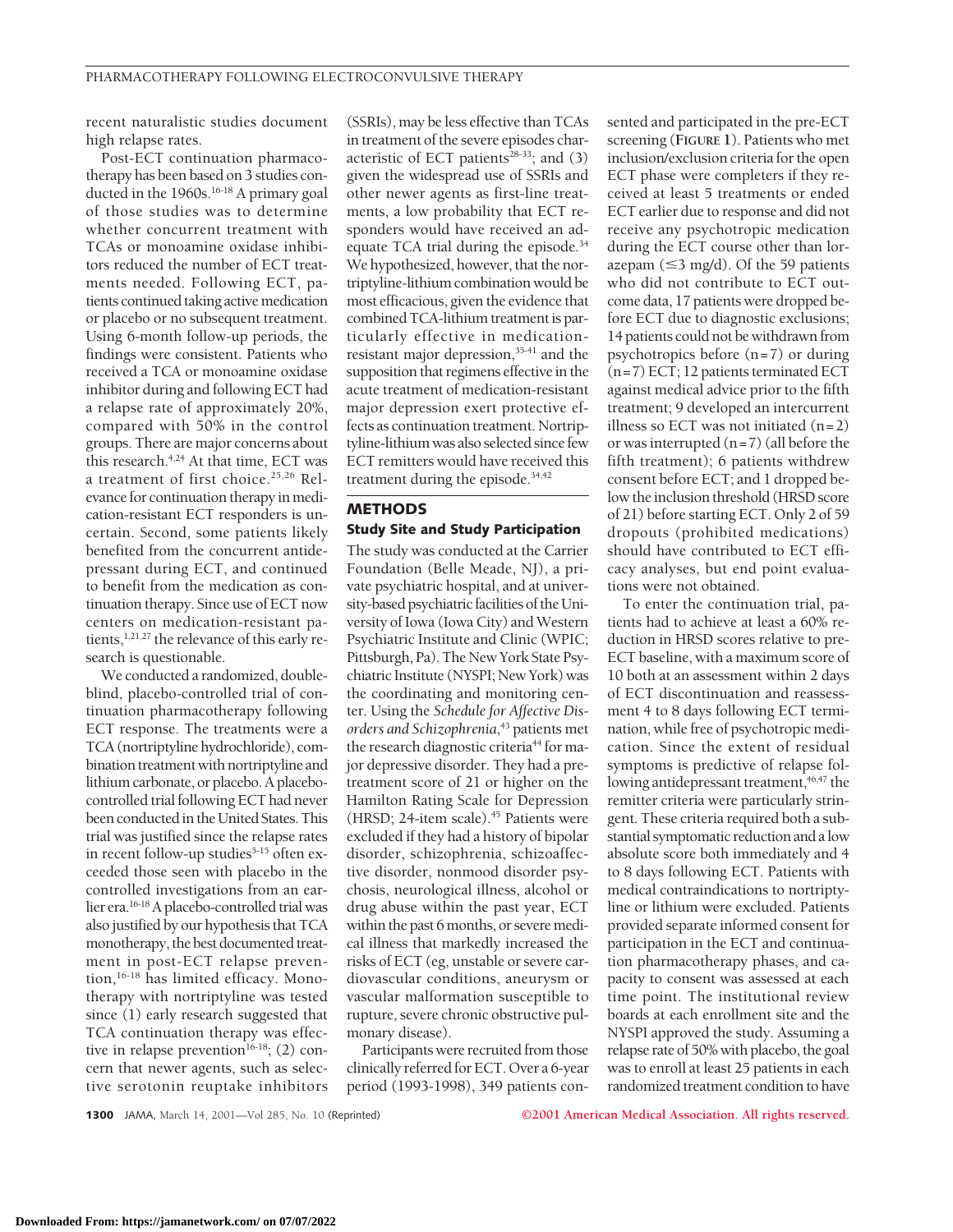at least an 80% probability of detecting a significant advantage in relapse time for an active treatment in a primary, intentto-treat, parametric survival analysis.

#### **Study Design**

Patients were withdrawn from psychotropic medications, other than lorazepam (up to 3 mg/d) as needed, before starting ECT. Methohexital (0.75-1.0 mg/kg) and succinylcholine chloride (0.75-1.0 mg/kg) were the anesthetic medications, with preadministration of an anticholinergic agent (0.4-6 mg of atropine or 0.2-4 mg of glycopyrrolate). Based on clinical judgment, patients received either right unilateral or bilateral ECT, using the d'Elia<sup>48</sup> or bifrontotemporal<sup>21</sup> placements, respectively. Electroconvulsive therapy was given 3 times per week with a customized MECTA SR1 device (MECTA Corp, Lake Oswego, Ore), which had double the maximal charge output of commercial devices in the United States. Seizure threshold was quantified at the first treatment using empirical titration.<sup>49</sup> For right unilateral ECT, dosage at subsequent treatments exceeded initial threshold by at least 150%. Patients who did not show substantial improvement to right unilateral ECT within 5 to 8 treatments were switched to bilateral ECT. To be considered adequate, minimal seizure duration was 20 seconds of motor or 25 seconds of electroencephalogram manifestation.<sup>21</sup> Length of the ECT course was determined on clinical grounds.

The ECT remitters were randomized to 3 continuation pharmacotherapy groups, stratified by classification of the index episode as psychotic depression; medication-resistant nonpsychotic depression; and nonpsychotic depression without medication resistance. Medication resistance was rated using the Antidepressant Treatment History Form.<sup>8,34,50</sup> Medication-resistant nonpsychotic patients had to have received at least 1 adequate antidepressant trial prior to ECT. Patients with psychotic depression were not further stratified by resistance classification since only 4 (4.3%) of 92 such patients received an adequate

combination antidepressant-antipsychotic trial during the episode.<sup>42</sup>

Using a randomly permuted block procedure consisting of blocks of 6 patients (within site and the 3 strata), each treatment condition was equally represented. The study psychiatrist who completed the Antidepressant Treatment History Form communicated the patient classification to the pharmacist who assigned the next available patient number within the stratum. Only the site pharmacist, the study coordinator at NYSPI, and the NYSPI laboratory conducting plasma level assays had access to the randomization code. The randomization code was generated by the study coordinator at NYSPI based on the randomization tables provided by Fleiss.<sup>51</sup> Treatment teams, outcome assessors, and data analysts were blind to treatment assignment.

Medication was administered in sealed capsules containing 25 mg of nortriptyline, 300 mg of lithium, or mi-

crocrystalline cellulose (placebo). The capsules containing nortriptyline or lithium were distinct in appearance, and each was matched with placebo capsules identical in size, weight, appearance, and taste. Each patient was given 2 sets of pills. On the first study day, 50 mg of nortriptyline or its placebo and 600 mg of lithium or its placebo were administered. Blood samples were obtained 24 hours later and estimates were determined for the oral dose needed to produce steady-state levels of 100 ng/mL of nortriptyline and 0.7 mEq/L of lithium.<sup>52-54</sup> On days 3 and 4, depending on the estimate, oral doses were adjusted and maintained until plasma levels were again taken on days 9 through 11. The goal was to maintain nortriptyline levels between 75 and 125 ng/mL and lithium levels between 0.5 and 0.9 mEq/L. During the 24 week trial, plasma levels were determined on 10 occasions. A yokedcontrol procedure was used, with a

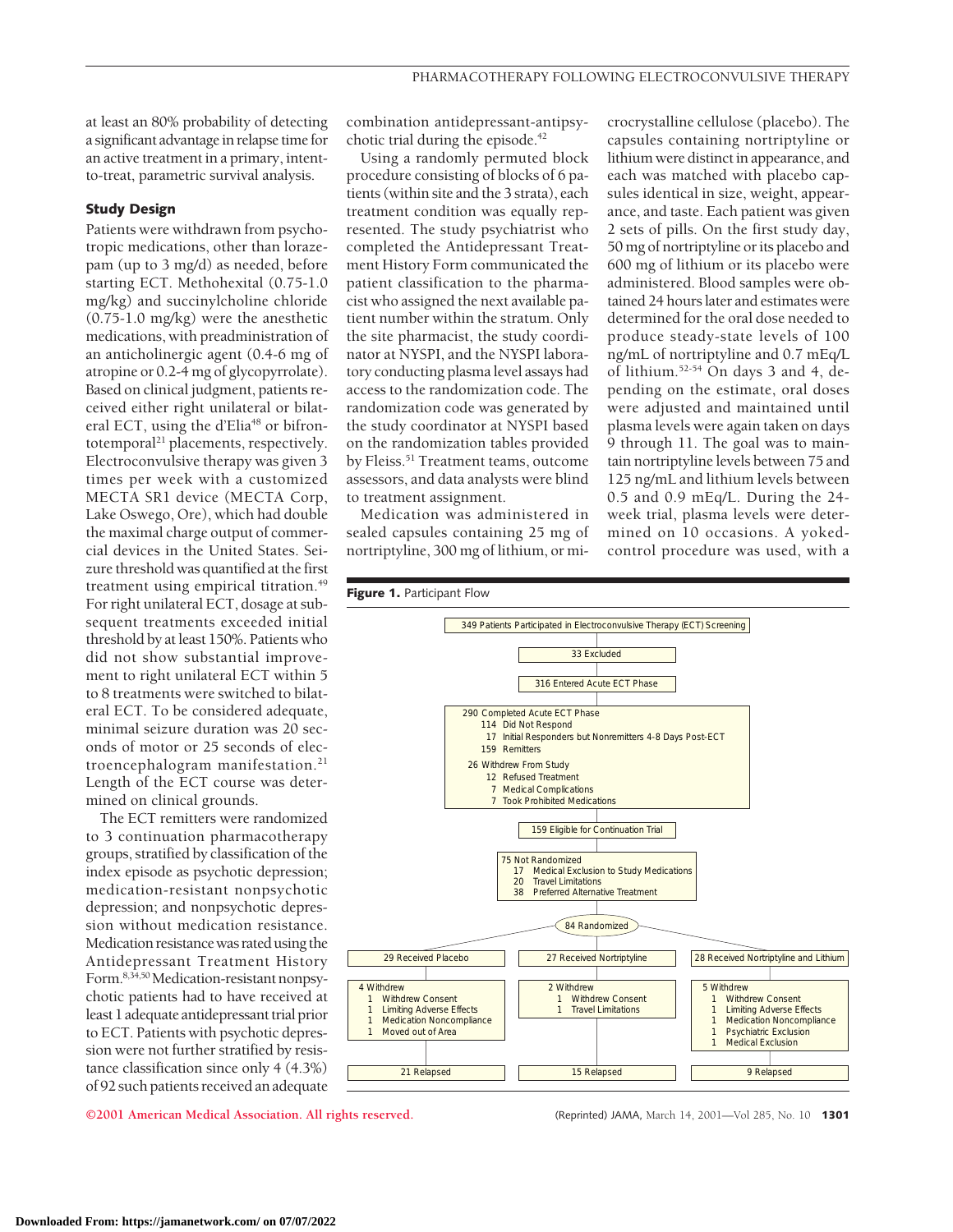psychiatrist at NYSPI reporting simulated nortriptyline and lithium values for patients receiving placebo, based on matching by sex, age, and weight with patients who were receiving active medication.

Patients were evaluated at weekly intervals for the first 4 weeks, at 2-week intervals for the next 8 weeks, and at 4-week intervals for the remaining 12 weeks. They were contacted by telephone at weekly intervals between visits. Clinical ratings during the continuation phase were obtained by the same blinded evaluator (continuous rater) who evaluated patients throughout the ECT course. During the continuation trial, a blinded study psychiatrist assessed adverse effects and vital signs, adjusted medication or placebo dosage (based on plasma levels reported by NYSPI and adverse effects), and completed clinical ratings. To evaluate the adequacy of the blinding, patients guessed their treatment assignment as placebo, nortriptyline, or nortriptylinelithium at study exit. Patients who dropped out of the study or relapsed were offered clinical care by a psychiatrist at the research site not affiliated with the study or the follow-up evaluation of the particular patient.

Time to relapse was the main outcome measure. The criteria for relapse were a mean HRSD score (continuous rater and study psychiatrist) of at least 16 that was maintained for at least 1 week (over 2 consecutive visits) and a mean absolute increase of at least 10 points at 2 consecutive visits relative to continuation trial baseline. These criteria reflected a clinical worsening for which most clinicians would abandon the current treatment in favor of an alternative.

At the pre-ECT evaluation, a research nurse completed ratings on the Cumulative Illness Rating Scale<sup>55</sup> to assess medical comorbidity. At all major time points (pre-ECT, post-ECT, start of continuation trial [day 0], week 12, week 24, and relapse), the HRSD, Clinical Global Impression,<sup>56</sup> and Global Assessment Scale<sup>43</sup> scores were completed by the continuous rater and the

study psychiatrist. At each site, intraclass correlation coefficients for the 2 raters exceeded 0.97, 0.93, and 0.90 for HRSD, Clinical Global Impression, and Global Assessment Scale scores, respectively. A site-independent, time-blind clinician at NYSPI rated 239 videotapes of continuous rater interviews conducted at random intervals during the ECT and continuation phases. The intraclass correlation coefficients were 0.97, 0.96, and 0.95 for HRSD, Clinical Global Impression, and Global Assessment Scale scores, respectively. The HRSD, Clinical Global Impression, and Global Assessment Scale scores reported below are the continuous rater evaluations.

At each visit in the continuation phase, a blinded study psychiatrist completed the Treatment Emergent Symptom Scale.<sup>56</sup> Forty-eight possible adverse effects were rated for severity, relationship to study medication, and action taken. Clinically significant adverse effects were defined as those rated as moderate in severity, possibly related to study medication, and, at minimum, those requiring increased surveillance.

# **Statistical Methods**

Patients who met remitter criteria following ECT and who did or did not participate in the continuation trial were compared in demographic, clinical, and previous treatment features with *t* tests for continuous measures and  $\chi^2$  analyses for dichotomous variables. The randomized continuation pharmacotherapy groups were compared on baseline variables using analyses of variance or  $\chi^2$  analyses.

The primary analysis of the continuation trial used survival analysis for rightcensored failure-time data. A simultaneous regression model was fit to the relapse-time data using the Weibull distribution.10,15 Covariates in the regression model were the randomized treatment condition (3 levels), strata (3 levels), sex, and HRSD score at the start of the trial. In a secondary analysis, ECT treatment modality (right unilateral only vs right unilateral and bilateral ECT vs bilateral ECT only) and number of ECT treatments were added as additional covariates. To confirm the findings from the parametric analysis regarding treatment group differences, nonparametric estimates of the survival distribution function for each group were computed, using the Kaplan-Meier method<sup>57</sup> and contrasted with the log-rank test (Mantel-Cox).<sup>58</sup>

Early in the study, 1 site (Carrier Foundation) was closed when the hospital discontinued its research division, so another site (University of Iowa) was added late. These 2 sites entered 21 patients in the continuation trial compared with 63 patients at WPIC. To determine whether the effects were not unique to WPIC, the Carrier Foundation and the University of Iowa were pooled for analysis. A site term (WPIC vs Carrier Foundation and University of Iowa) was entered into both secondary parametric and nonparametric survival analyses.

To assess the adequacy of pharmacotherapy, separate analyses of variances were conducted on the last plasma levels for nortriptyline and lithium obtained in completers (24 week or time of relapse), using the assayed values for active medication and the simulated values for placebo, and treatment group (3 levels) and relapse status as between-subject factors. A logistic regression was conducted on the patients' guess of treatment condition with relapse status and actual treatment assignment as predictors.

# **RESULTS**

Of the 290 patients who completed the ECT phase, 159 (54.8%) patients were remitters (**TABLE 1** and Figure 1). There was no difference among the sites in remitter rate  $(\chi^2_{2} = 3.75, P = .15)$ . Immediately following ECT, 17 patients (5.9%) met initial remitter criteria, but not at the 4- to 8-day reassessment. The remitter rate may have been negatively influenced by the stringency of the remission criteria and the fact that 262 patients (90.3%) started with right unilateral ECT, with the minimum dosage only 150% above seizure thresh-

**1302** JAMA, March 14, 2001—Vol 285, No. 10 (Reprinted) **©2001 American Medical Association. All rights reserved.**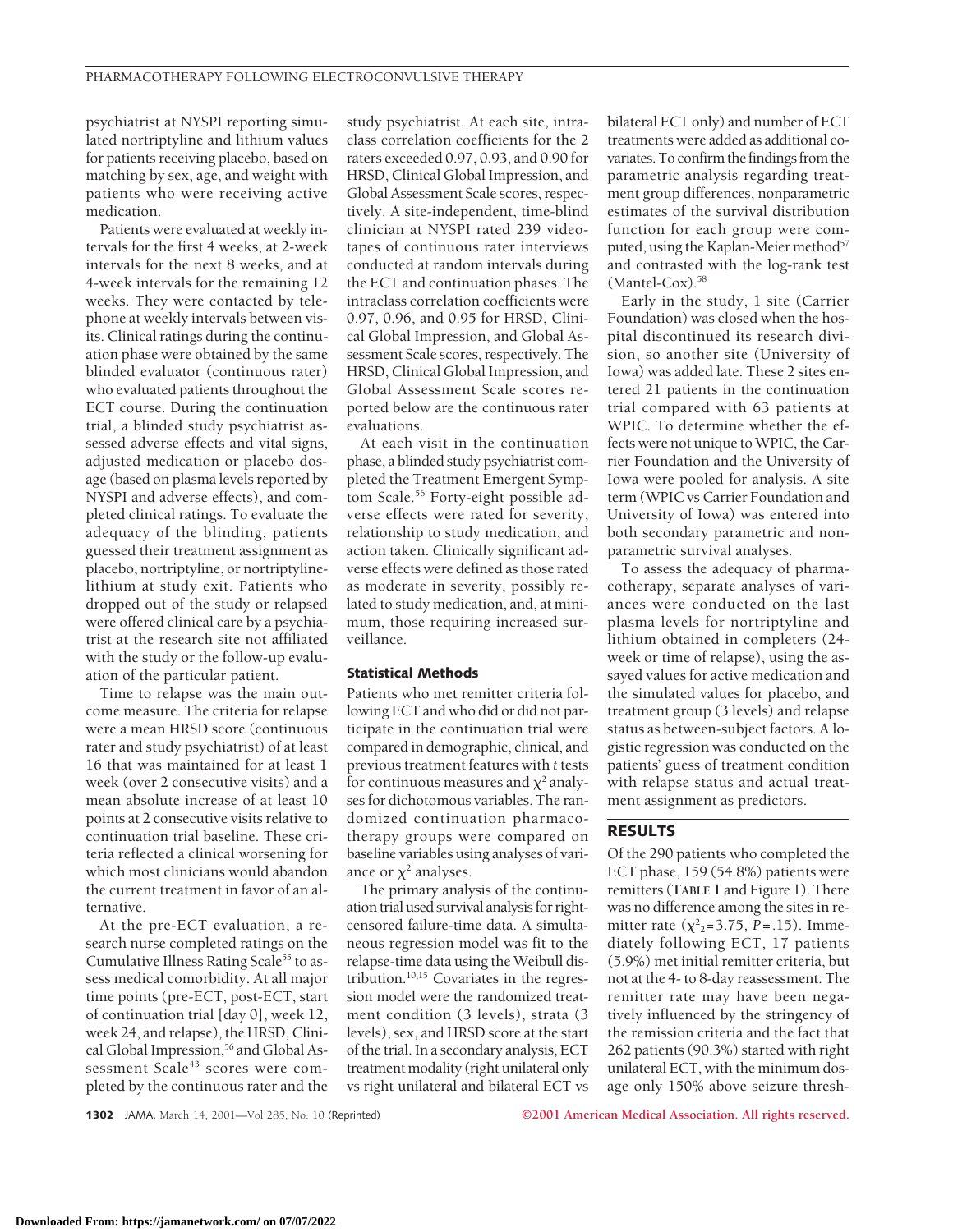old. Subsequent research has shown that the efficacy of right unilateral ECT improves at a higher dosage relative to seizure threshold.<sup>15,59</sup>

Of the 159 remitters, 84 (52.8%) patients entered the randomized continuation trial. Of the 75 remitters who did not participate, 22.7% had medical exclusions for nortriptyline or lithium; 26.7% had travel limitations; and 50.7% preferred treatment by their referring physician, were receiving other medications or ECT, or were unwilling to receive placebo.

Comparisons of remitters who did or did not enter the continuation trial yielded no differences in pre- or post-ECT HRSD, Clinical Global Impression, or Global Assessment Scale scores, number of episodes, duration of current episode, number of ECT treatments, strength of the most potent antidepressant trial during the index episode, sum or average potency of all trials, number of trials, or number of adequate trials. The groups also did not differ in sex, race, history of previous ECT, use of right unilateral or bilateral ECT, or classification of medication resistance. Trial participants were younger (mean [SD], 57.4 [17.2] years) than nonparticipants (64.2 [16.3] years) (*t*157=2.54; *P*=.01); had more previous psychiatric hospitalizations (2.4 [2.6]) than nonparticipants (1.5 [1.6]) (*t*157=2.82; *P*=.005); a higher rate of psychotic depression (41.7% vs 16.0%)  $(\chi^2_{1} = 12.54, P < .001)$ ; and less total medical burden (Cumulative Illness Rating Scale score, 6.1 [4.2] vs 8.0 [3.9]) (*t*157=2.91; *P*=.004). The medical exclusions for the continuation trial and travel limitations likely accounted for the higher age and greater medical burden of nonparticipants.

The continuation treatment groups were compared in demographic and clinical features (**TABLE 2**). There were no significant differences.

Eleven (13.1%) of the 84 patients dropped out of the trial before completing 24 weeks or meeting relapse criteria. The reasons for noncompletion are described in Figure 1. Dropout rates were evenly distributed among the 3 treatment groups (4 placebo, 2 nortriptyline, and 5 nortriptyline-lithium).

The overall model in the parametric analysis on survival time was significant (likelihood ratio,  $\chi^2_{6} = 27.3$ ; *P*,.001) (**TABLE 3**). The treatment groups differed markedly  $(P<.001)$ . Both nortriptyline alone (*P*=.01) and nortriptyline-lithium ( $P$ <.001) were su-

perior to placebo in survival time, and nortriptyline-lithium was superior to nortriptyline alone (*P*=.04).

The Kaplan-Meier survival function was computed for each treatment group (**FIGURE 2**). Across the sample, 45 (61.6%) of 73 completers relapsed. This confirmatory nonparametric analysis yielded a log-rank  $\chi^2$ <sub>2</sub> of 9.12 (*P* = .01).

Table 1. Number of Patients at Each Site Who Completed Electroconvulsive Therapy (ECT), Remitted With ECT, and Entered and Completed the Continuation Trial

|                                          | <b>ECT</b><br>Completer | ECT<br>Remitter | Entered<br>Continuation<br>Trial | <b>Continuation Trial</b> |         |
|------------------------------------------|-------------------------|-----------------|----------------------------------|---------------------------|---------|
| Site                                     |                         |                 |                                  | Dropout                   | Relapse |
| Carrier Foundation                       | 66                      | 43              | 16                               |                           |         |
| University of lowa                       | フフ                      | 12              | 5                                |                           |         |
| Western Psychiatric Clinic and Institute | 202                     | 104             | 63                               |                           | 35      |
| Total                                    | 290                     | 159             | 84                               |                           | 45      |

| Table 2. Patient Characteristics for Continuation Treatment Groups* |  |
|---------------------------------------------------------------------|--|
|---------------------------------------------------------------------|--|

| Variable                                                   | Placebo Only<br>$(n = 29)$ | Nortriptyline<br>and Placebo<br>$(n = 27)$ | Nortriptyline and<br><b>Lithium Carbonate</b><br>$(n = 28)$ |
|------------------------------------------------------------|----------------------------|--------------------------------------------|-------------------------------------------------------------|
| Age, mean (SD), y                                          | 55.8 (13.6)                | 57.2 (19.8)                                | 59.2 (18.3)                                                 |
| Women. %                                                   | 69.0                       | 70.4                                       | 60.7                                                        |
| Pre-ECT Hamilton Rating Scale<br>for Depression, mean (SD) | 34.9(8.4)                  | 36.1(8.2)                                  | 34.9(8.5)                                                   |
| Psychotic, %                                               | 44.8                       | 37.0                                       | 42.9                                                        |
| Medication resistant. %+                                   | 48.3                       | 44.4                                       | 50.0                                                        |
| Selective serotonin reuptake inhibitor                     | 31.0                       | 33.3                                       | 37.0                                                        |
| Tricyclic antidepressant                                   | 17.2                       | 11.1                                       | 18.5                                                        |
| Monoamine oxidase inhibitor                                | 10.3                       | $\Omega$                                   | $\Omega$                                                    |
| Other antidepressant                                       | 3.4                        | 14.8                                       | 11.1                                                        |
| Tricyclic antidepressant lithium carbonate                 | 6.9                        | $\Omega$                                   | $\Omega$                                                    |
| Cumulative Illness Rating Scale, mean (SD)<br>total        | 4.8(3.4)                   | 7.3(4.4)                                   | 6.3(4.6)                                                    |
| Episode duration, median, wk                               | 31.0                       | 24.0                                       | 25.0                                                        |
| No. (%) of previous episodes‡                              | 2.3(2.6)                   | 2.4(2.0)                                   | 2.8(2.2)                                                    |
| History of previous ECT, %                                 | 41.4                       | 48.1                                       | 46.4                                                        |
| Age at onset, mean (SD), y                                 | 40.7 (18.1)                | 38.1 (17.3)                                | 38.0 (17.4)                                                 |
| Total ECT treatments, mean (SD)                            | 10.2(2.9)                  | 10.8(5.2)                                  | 10.7(3.5)                                                   |
| Total right unilateral ECT treatments,<br>mean (SD)        | 7.7(3.0)                   | 7.4(3.4)                                   | 6.6(2.9)                                                    |
| Hamilton Rating Scale for Depression, mean<br>(SD)§        | 5.0(2.7)                   | 5.6(3.1)                                   | 6.0(3.1)                                                    |
| Clinical Global Impression severity, mean<br>$(SD)$ §      | 1.6(0.6)                   | 1.7(0.6)                                   | 1.8(0.6)                                                    |
| Global Assessment Scale, mean (SD)§                        | 74.8 (6.1)                 | 73.2(7.1)                                  | 73.2(6.5)                                                   |

\*ECT indicates electroconvulsive therapy.

†Adequacy of each medication trial given during the index episode before ECT was evaluated with the Antidepressant Treatment History Form. Each trial was rated on a scale ranging from 0 to 5, with a score of 3 the threshold for<br>classification as medication resistant. To be considered an adequate trial, the threshold for sufficient dosa sponded to a minimum of 200 mg/d imipramine equivalents for tricyclic antidepressants and 20 mg/d for fluoxetine The threshold for sufficient duration was a minimum of 4 weeks at or above the threshold for sufficient dosage. To be classified as resistant, patients with psychotic depression had to receive an adequate antidepressant trial and at least 3 weeks of concurrent treatment with an antipsychotic medication, with a dosage of at least 400 mg/d chlorpromazine equivalents.

‡An upper limit of 10 episodes was used.

§Measured at day zero, which was the start of the continuation trial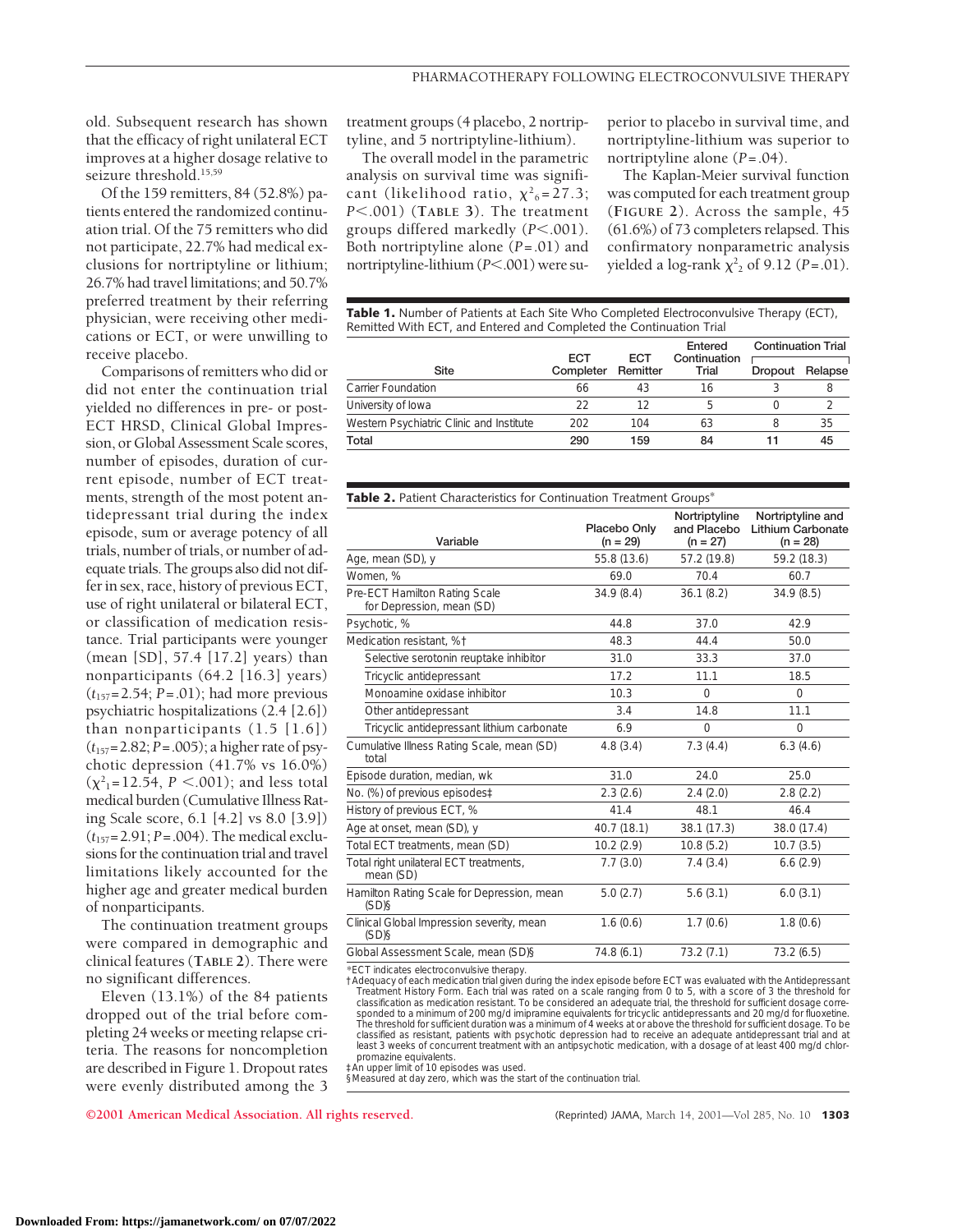| <b>Table 3.</b> Parametric Survival Analysis on Time to Relapse <sup>*</sup>                                                                                                                                                                                                                                                                                                                                                                                 |                  |    |          |         |
|--------------------------------------------------------------------------------------------------------------------------------------------------------------------------------------------------------------------------------------------------------------------------------------------------------------------------------------------------------------------------------------------------------------------------------------------------------------|------------------|----|----------|---------|
|                                                                                                                                                                                                                                                                                                                                                                                                                                                              | Coefficient (SE) | df | $\chi^2$ | P Value |
| Treatment group                                                                                                                                                                                                                                                                                                                                                                                                                                              |                  |    |          |         |
| Nortriptyline                                                                                                                                                                                                                                                                                                                                                                                                                                                | 0.96(0.39)       |    | 6.18     | .01     |
| Nortriptyline and lithium carbonate                                                                                                                                                                                                                                                                                                                                                                                                                          | 1.75(0.47)       |    | 13.67    | < 0.001 |
| Total                                                                                                                                                                                                                                                                                                                                                                                                                                                        |                  | 2  | 14.74    | < 0.001 |
| Medication resistance/psychosis<br>Psychotic depression                                                                                                                                                                                                                                                                                                                                                                                                      | 0.79(0.37)       |    | 4.57     | .03     |
| Nonpsychotic nonresistant                                                                                                                                                                                                                                                                                                                                                                                                                                    | 0.34(0.56)       |    | 0.37     | .54     |
| Total                                                                                                                                                                                                                                                                                                                                                                                                                                                        |                  | 2  | 4.59     | .10     |
| Sext                                                                                                                                                                                                                                                                                                                                                                                                                                                         | $-0.98(0.43)$    |    | 5.23     | .02     |
| Hamilton Rating Scale for Depression‡                                                                                                                                                                                                                                                                                                                                                                                                                        | $-0.15(0.06)$    |    | 5.40     | .02     |
| $\mathcal{L} = \mathcal{L} = \mathcal{L} = \mathcal{L} = \mathcal{L} = \mathcal{L} = \mathcal{L} = \mathcal{L} = \mathcal{L} = \mathcal{L} = \mathcal{L} = \mathcal{L} = \mathcal{L} = \mathcal{L} = \mathcal{L} = \mathcal{L} = \mathcal{L} = \mathcal{L} = \mathcal{L} = \mathcal{L} = \mathcal{L} = \mathcal{L} = \mathcal{L} = \mathcal{L} = \mathcal{L} = \mathcal{L} = \mathcal{L} = \mathcal{L} = \mathcal{L} = \mathcal{L} = \mathcal{L} = \mathcal$ |                  |    | .        |         |

\*Within the treatment groups, the statistical comparisons for the nortriptyline alone and combined nortriptyline-lithium treatment conditions are against the placebo condition. Within the subgroup strata, the tests for psychotic depres-<br>sion and nonpsychotic depression, nonresistant subgroups are against the nonpsychotic, medication-resistan group. †Values are 1 for men and 2 for women.

‡Measured at day zero.



Proportion of patients who remained well during the continuation trial, for patients randomized to treatment with placebo ( $n=29$ ), nortriptyline alone ( $n=27$ ), and combination nortriptyline and lithium carbonate  $(n=28)$ 

The relapse rates for completers were 84.0% (21/25) for placebo (95% confidence interval [CI], 70%-99%); 60.0% (15/25) for nortriptyline (95% CI, 41%- 79%); and 39.1% (9/23) for nortriptylinelithium (95% CI, 19%-59%). Only 1 patient relapsed while taking nortriptylinelithium after 5 weeks, while relapse steadily continued with placebo and nortriptyline throughout the 24-week trial (Figure 2). Nonparametric survival analyses comparing each active treatment condition with placebo yielded a significant effect for nortriptylinelithium  $(\chi^2_{1} = 8.52; P = .004)$ , but only a trend for nortriptyline  $(\chi^2_{1} = 3.33; P = .07)$ .

The parametric survival analysis indicated that across the treatment conditions, medication-resistant nonpsychotic patients had a higher relapse rate than patients with psychotic depression. The relapse rates were 50.0% for psychotic patients (n=28), 55.6% for nonpsychotic patients without medication resistance  $(n=9)$ , and 72.2% for nonpsychotic medication-resistant patients (n=36). The significant effect of sex was due to a higher relapse rate among women (77.8%) than men (53.6%). Patients who relapsed had higher mean (SD) HRSD scores at trial entry (6.0 [3.1]) than patients who did not relapse (5.0 [2.8]). There were no additional significant effects in the parametric survival analysis when treatment with right unilateral, right unilateral and bilateral, or bilateral ECT (*P*=.89), and number of ECT treatments (*P*=.96) were entered as additional terms.

Study site (WPIC vs combined Carrier Foundation and University of Iowa) was entered as a term in both the parametric and nonparametric survival analyses. There were no site effects. The relapse rates at WPIC for placebo, nortriptyline, and nortriptyline-lithium were 88.9%, 60.0%, and 41.2%, respectively, and for the combined Carrier Foundation and University of Iowa they were 71.4%, 60.0%, and 33.3%, respectively.

The high rate of relapse across the treatments could have been due to excessively sensitive relapse criteria. Clinical ratings at continuation trial entry and end point were compared as a function of relapse status (**TABLE 4**). Relapsed patients showed marked symptomatic worsening. Fifteen (33%) of the 45 relapsed patients were hospitalized and received ECT, 6 patients (13%) received outpatient ECT, and all other relapsed patients (53%) were switched to other pharmacotherapies. The severity of relapse did not differ among the continuation treatments.

No effects approached significance in the analyses of variances of nortriptyline and lithium levels on final visit. At final visit, the mean (SD) nortriptyline level was 89.9 (38.2) ng/mL for the nortriptyline group, 89.2 (32.2) ng/mL for the nortriptyline-lithium group, and the simulated levels reported for the placebo group averaged 93.0 (27.5) ng/ mL. For lithium, the levels were 0.59 (0.2) mEq/L for the nortriptylinelithium group, with simulated levels of 0.54 (0.2) mEq/L and 0.62 (0.2) mEq/L for the nortriptyline and placebo groups, respectively. Relapse was not associated with nortriptyline or lithium plasma levels.

A 1-way analysis of variance indicated that the treatment groups did not differ in the average number of clinically significant adverse effects (F2,80=0.13;*P*=.88).Fortheplacebo,nortriptyline, and nortriptyline-lithium groups, the mean (SD) number of significant adverse effects per patient was 1.24 (1.8), 1.42 (1.7), and 1.21 (1.3), respectively. An analysis of variance in the completer sample (with treatment group and relapse status as between-subject factors) yielded no significant effects. The mean (SD) number of significant adverse effects among patients who relapsed (1.48 [1.7]) did not differ from nonrelapsed patients (1.32 [1.6]) (*t*70=0.39; *P*=.70). **TABLE 5** presents the clinically significant adverse effects experienced by at least 3 patients.

At study exit, 63 of the 73 completers guessed their treatment assignment. The logistic regression analysis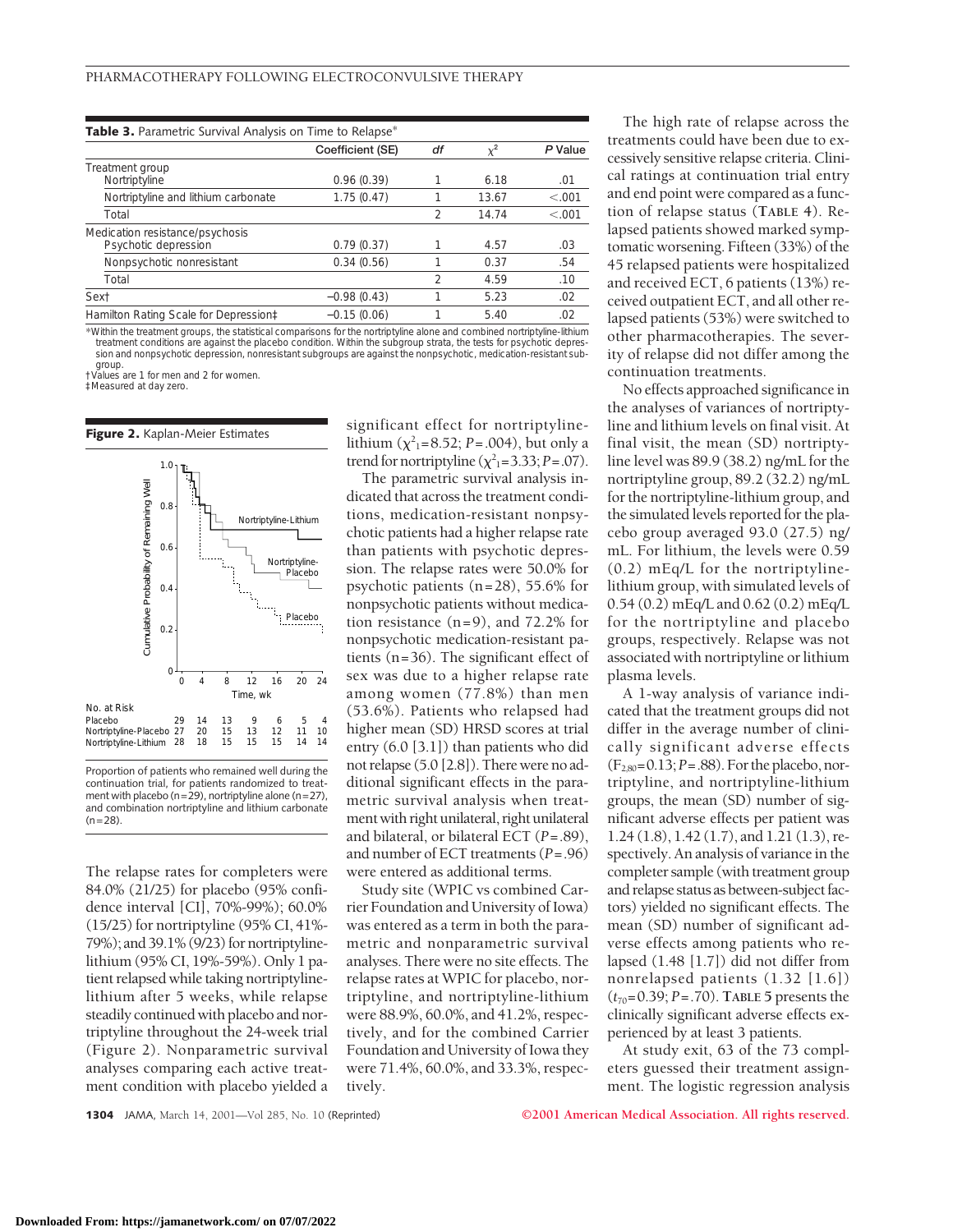yielded a modest association between the treatment assignment and the patients' guesses ( $\chi^2$ <sub>4</sub>=9.68; *P*=.05) and a more robust association with relapse status ( $\chi^2$ <sub>2</sub>=8.17; *P*=.02). Only 1 (4%) of the 25 patients who did not relapse believed he/she was treated with placebo, while this was true of 16 (42.1%) of the 38 patients who did relapse. Of the patients treated with placebo, 50% believed they received only placebo, while 31.8% and 18.2% believed that they had received nortriptyline and nortriptyline-lithium, respectively. For the nortriptyline group, the guesses were 29.4% for placebo, 23.8% for nortriptyline, and 52.4% for nortriptylinelithium. For nortriptyline-lithium, these guesses were 5.0%, 30.0%, and 65.0%, respectively. While the patient blinding was imperfect, relapse status was a more powerful determinant of the guesses. The distributions overlapped considerably among patients treated with nortriptyline and nortriptylinelithium.

# **COMMENT**

Early research, based on first-choice use of ECT for major depression, indicated that half of the patients remain well in the 6 months following response without continuation therapy.16-18 We found that the relapse rate for placebo-treated patients was 84%. This suggests that the prognosis following ECT is more guarded today. Given the shift in use of ECT for severe, recurrent, and medication-resistant patients with higher risk of relapse,8,15,60 almost universal relapse should be expected without effective continuation therapy.

The early research suggested that continuation monotherapy with a TCA reduced the relapse rate to approximately 20%.16-18 We found that the relapse rate with nortriptyline continuation monotherapy was 60%, above the original projections for placebo. While TCAs are believed to be among the most effective antidepressant agents,27,30,33 our findings indicate that the efficacy of post-ECT TCA continuation monotherapy is not acceptable. Similarly, in a naturalistic study, Flint and Rifat<sup>61</sup>

| <b>Table 4.</b> Clinical Ratings as a Function of Relapse Status |                 |                                    |                 |                                 |  |
|------------------------------------------------------------------|-----------------|------------------------------------|-----------------|---------------------------------|--|
|                                                                  |                 | Mean (SD) Nonrelapse<br>$(n = 28)$ |                 | Mean (SD) Relapse<br>$(n = 45)$ |  |
|                                                                  | <b>Baseline</b> | <b>End Point</b>                   | <b>Baseline</b> | <b>End Point</b>                |  |
| Hamilton Rating Scale for Depression                             | 5.0(2.8)        | 4.8(3.8)                           | 6.0(3.1)        | 24.1(6.8)                       |  |
| Clinical Global Impression                                       | 1.6(0.5)        | 1.4(0.7)                           | 1.7(0.6)        | 4.1(0.6)                        |  |
| Global Assessment Scale                                          | 74.5(6.3)       | 77.9(8.7)                          | 73.3(6.4)       | 49.3 (9.2)                      |  |
|                                                                  |                 |                                    |                 |                                 |  |

## Table 5. Clinically Significant Adverse Effects for the Continuation Treatment Groups<sup>\*</sup>

|                             | No. (%)                       |                               |                                            |                                                      |  |  |
|-----------------------------|-------------------------------|-------------------------------|--------------------------------------------|------------------------------------------------------|--|--|
| <b>Adverse Effect</b>       | Total<br>Sample<br>$(N = 84)$ | Placebo<br>Only<br>$(n = 29)$ | Nortriptyline<br>and Placebo<br>$(n = 27)$ | Nortriptyline<br>and Lithium Carbonate<br>$(n = 28)$ |  |  |
| Drowsiness/tiredness        | 19 (22.6)                     | 5(17.2)                       | 8(29.6)                                    | 6(21.4)                                              |  |  |
| Insomnia                    | 10 (11.9)                     | 5(17.2)                       | 3(11.1)                                    | 2(7.1)                                               |  |  |
| Constipation                | 7(8.3)                        | 0(0)                          | 5(18.5)                                    | 2.(7.1)                                              |  |  |
| Anorexia/decreased appetite | 6(7.1)                        | 4(13.8)                       | (0)                                        | 2(7.1)                                               |  |  |
| Depressive affect           | 6(7.1)                        | 2(6.9)                        | 3(11.1)                                    | 1(3.6)                                               |  |  |
| Syncope/dizziness           | 6(7.1)                        | 2(6.9)                        | 3(11.1)                                    | 1(3.6)                                               |  |  |
| Dry mouth                   | 5(6.0)                        | 2(6.9)                        | 3(11.1)                                    | 0(0)                                                 |  |  |
| Nausea/vomiting             | 5(6.0)                        | 2(6.9)                        | 1(3.7)                                     | 2(7.1)                                               |  |  |
| Hypotension                 | 4(4.8)                        | 1(3.4)                        | 0(0)                                       | 3(10.7)                                              |  |  |
| Dermatologic                | 3(3.6)                        | 1(3.4)                        | 1(3.7)                                     | 1(3.6)                                               |  |  |
| Diarrhea                    | 3(3.6)                        | 1(3.4)                        | 1(3.7)                                     | 1(3.6)                                               |  |  |
| Headache                    | 3(3.6)                        | 1(3.4)                        | 1(3.7)                                     | 1(3.6)                                               |  |  |
| Nasal congestion            | 3(3.6)                        | 0(0)                          | 3(11.1)                                    | 0(0)                                                 |  |  |
| Peripheral edema            | 3(3.6)                        | 0(0)                          | 0(0)                                       | 3(10.7)                                              |  |  |
|                             |                               |                               |                                            |                                                      |  |  |

Clinically significant adverse effects were defined as those rated by the study psychiatrist on the Treatment Emergent "<br>Symptoms Scale as at least moderate in severity, at least possibly related to study medications, and minimum greater surveillance or a dosage change. Data are presented for the clinically significant adverse effects experienced by at least 3 of the 84 patients.

found that continuation monotherapy with a TCA was ineffective in preventing relapse in psychotically depressed patients who responded to ECT.

The relapse rate for the combination of nortriptyline-lithium was 39.1%, which was superior to placebo and nortriptyline monotherapy. Similar results were reported in a naturalistic study at NYSPI, in which relapse rates over 1 year were markedly lower among ECT remitters who received TCAlithium continuation therapy (35.3%) compared with patients who received continuation treatment with other pharmacological regimens (67.9%).<sup>15</sup> It was noteworthy that the lithium levels in the present study were at the low end of what is considered the therapeutic range for acute or maintenance treatment  $(0.5-1.2 \text{ mEq/L})$ .<sup>62,63</sup> This suggests that in combination with nortriptyline,

lithium levels may only need to be greater than 0.5 mEq/L to prevent post-ECT relapse.

This study could not determine whether the advantage of the TCAlithium combination was due to lithium alone or the synergism of lithium with the TCA. The only placebo-controlled trial of lithium following ECT in unipolar patients found that lithium did not have protective effects during the first 6 months following ECT.64,65 Thus, it is likely that the advantage of nortriptylinelithium was due to additive or synergistic effects and not lithium alone. Our findings encourage the use of nortriptyline-lithium as post-ECT continuation therapy. It is unknown whether similar protective effects would be obtained with a mood stabilizer other than lithium or antidepressants other than nortriptyline (in combination with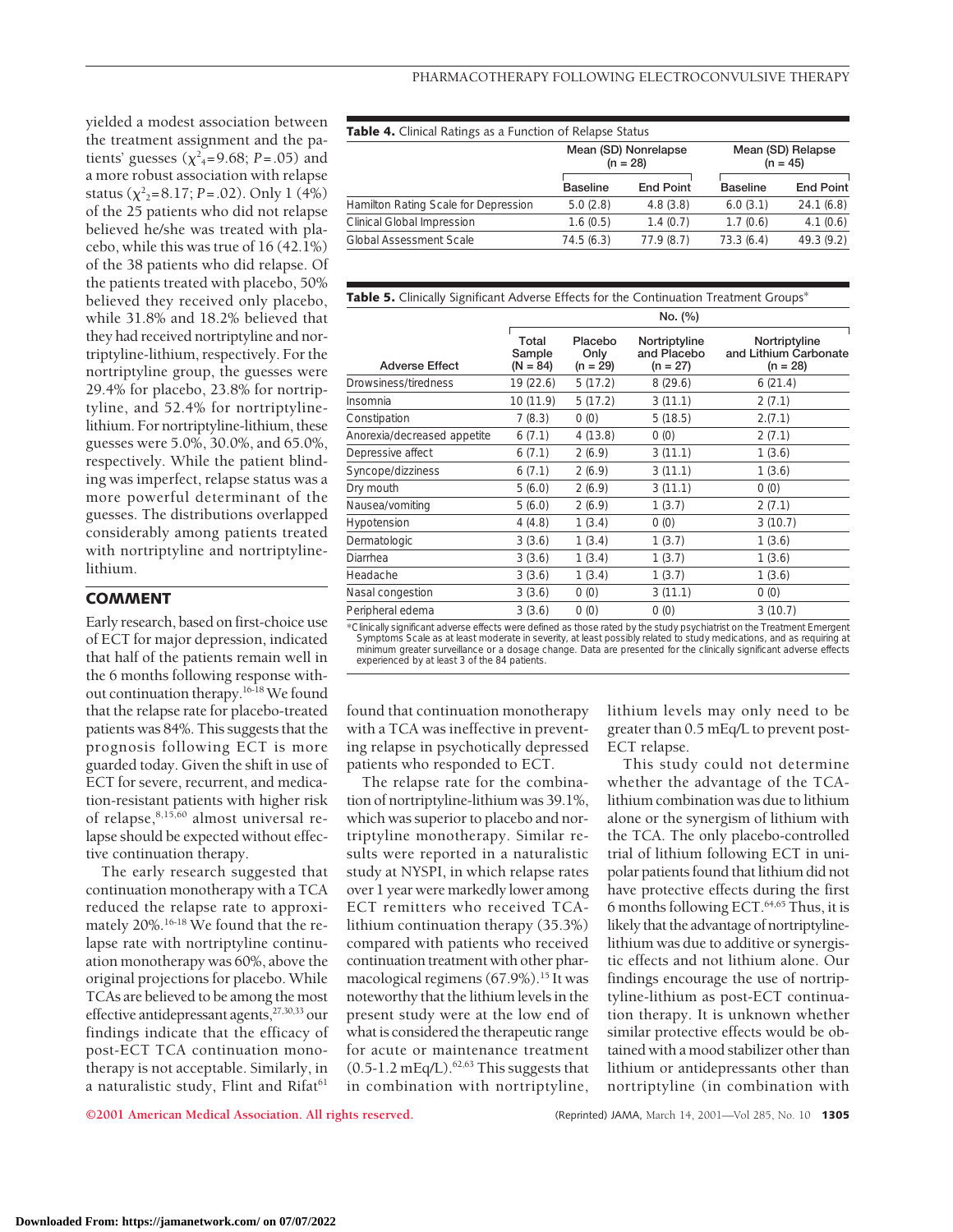lithium). This issue is important since SSRIs and other newer antidepressant agents have better tolerability than TCAs and are now more commonly used.

Patients with higher HRSD scores at the start of the continuation trial had shorter survival time. This is consistent with several studies of relapse during continuation pharmacotherapy following response to antidepressant medications<sup>46,47</sup> or ECT.<sup>8</sup> Thus, concerted attempts should be made to maximize symptomatic improvement in patients receiving ECT. Women were more prone to relapse during the continuation phase. There is inconsistent evidence from naturalistic studies of a higher relapse/recurrence rate among women.14,66-70 Studies of patients with psychotic depression suggested a high post-ECT relapse rate.<sup>6,7</sup> However, regardless of the treatment producing remission, no previous controlled study has compared relapse rates in psychotic and nonpsychotic depressed patients. We found that psychotically depressed patients had a lower relapse rate than medication-resistant nonpsychotic patients. Several studies have shown that medication resistance is especially predictive of post-ECT relapse. $8,15,60$  It is also possible that compared with medication-resistant nonpsychotic patients, patients with psychotic depression had less Axis II (personality disorder) pathology and better interepisode function. There is evidence that the post-ECT course is poorer in patients with significant Axis II pathology.71,72

The major finding was that treatment with the nortriptyline-lithium combination produced a substantially lower relapse rate than treatment with placebo or nortriptyline alone. Nonetheless, the relapse with nortriptylinelithium was high (39.1%). Two alternative strategies, which are not mutually exclusive, should be tested.<sup>4</sup> Both strategies are suggested by the observations that relapse is heavily skewed to the period immediately following ECT. During the acute treatment phase, there is a several week delay before antidepressant and mood stabilizing agents exert therapeutic effects.73 Further, the abrupt discontinuation of effective somatic treatment is associated with potentiation of relapse,74-76 which is standard in terminating an ECT course. One strategy is to taper ECT over a few weeks, as is commonly done with pharmacological treatments, providing symptom suppression during the most vulnerable period. Second, the antidepressant medication used in continuation therapy may be started during the course of ECT, followed by post-ECT addition of lithium. All controlled studies in which ECT was combined with an antidepressant medication focused on whether response to ECT was improved,<sup>16-19</sup> and not whether this strategy reduced post-ECT relapse. Nonetheless, a low post-ECT relapse rate was seen in studies in which patients began taking an antidepressant at the start of the ECT course.<sup>16-19</sup> Thus, these 2 adjunctive strategies raise the possibility that the advantage seen with the nortriptyline-lithium therapy may be further improved and that the problem of the high rate of early relapse with continuation pharmacotherapy following ECT could be resolved.

**Author Affiliations:** Departments of Biological Psychiatry (Drs Sackeim and Prudic), Neuroscience (Dr Mann), and Analytical Psychopharmacology (Mr Cooper), New York State Psychiatric Institute, and the Departments of Psychiatry (Drs Sackeim, Mann, and Prudic and Mr Cooper) and Radiology (Drs Sackeim and Mann), College of Physicians and Surgeons, Columbia University, New York, NY; Western Psychiatric Institute and Clinic and the Department of Psychiatry, University of Pittsburgh, Pittsburgh, Pa (Drs Haskett, Mulsant, and Thase); Carrier Foundation, Belle Meade, NJ (Drs Pettinati and Greenberg); Department of Psychiatry, University of Iowa, Iowa City (Dr Crowe). Dr Pettinati is now with the Department of Psychiatry, University of Pennsylvania, Philadelphia; Dr Greenberg, the Department of Psychiatry, St Francis Hos-

pital, Jersey City, NJ. **Author Contributions:** *Study concept and design:* Sackeim, Haskett, Mann, Pettinati, Cooper, Prudic. *Acquisition of data:* Haskett, Mulsant, Mann, Pettinati, Greenberg, Crowe, Prudic.

*Analysis and interpretation of data:* Sackeim, Haskett, Mulsant, Thase, Cooper.

*Drafting of the manuscript:* Sackeim, Mann.

*Critical revision of the manuscript for important intellectual content:* Sackeim, Haskett, Mulsant, Thase, Mann, Pettinati, Greenberg, Crowe, Cooper, Prudic. *Statistical expertise:* Sackeim.

*Obtained funding:* Sackeim, Haskett, Mann, Pettinati, Prudic.

*Administrative, technical, or material support:* Sackeim, Haskett, Mulsant, Thase, Mann, Pettinati, Cooper, Prudic.

*Study supervision:* Sackeim, Haskett, Mulsant, Thase, Mann, Pettinati, Prudic.

**Funding/Support:** This work was supported by National Institute of Mental Health grants R37 MH35636 (Dr Sackeim), R10 MH57009 (Dr Sackeim), R01 MH47739 (Dr Sackeim), R01 MH48512 (Dr Haskett), R01 MH49786 (Dr Mulsant), R01 MH52247 (Dr Mulsant), R01 MH 01613 (Dr Mulsant), R01 MH30915 (Dr Thase), R10 MH57804 (Dr Crowe), and R01 MH47709 (Dr Pettinati). The lithium carbonate used in this study was obtained through a grant from Solvay Pharmaceuticals Inc (Marietta, Ga). The electroconvulsive therapy devices used in this study were donated by the MECTA Corp.

**Acknowledgment:** We thank James J. Amos, MD, Donald W. Black, MD, Robert Dealy, MD, Diane Dolata, MSW, RN, Jennifer Dean, BA, Tracy Flynn, MEd, Janelle Gabel, RN, Stephen J. Hegedus, BS, Kevin M. Malone, MD, Mitchell S. Nobler, MD, Carrie J. Opheim, BS, Shoshana Peyser, CSW, PhD, Steven P. Roose, MD, Kerith E. Spicknall, BA, and Stephanie M. Stevens, RN, for assistance in carrying out this study.

#### **REFERENCES**

**1.** American Psychiatric Association Committee on Electroconvulsive Therapy. *The Practice of Electroconvulsive Therapy: Recommendations for Treat-ment, Training, and Privileging.* 2nd ed. Washington, DC: American Psychiatric Association; 2001.

**2.** Thompson JW, Weiner RD, Myers CP. Use of ECT in the United States in 1975, 1980, and 1986. *Am J Psychiatry.* 1994;151:1657-1661.

**3.** Sackeim HA, Devanand DP, Nobler MS. Electroconvulsive therapy. In: Bloom F, Kupfer D, eds. P*sychopharmacology: The Fourth Generation of Progress.* New York, NY: Raven; 1995:1123-1142.

**4.** Sackeim HA. Continuation therapy following ECT: directions for future research. *Psychopharmacol Bull.* 1994;30:501-521.

**5.** Karlinsky H, Shulman KI. The clinical use of electroconvulsive therapy in old age. *J Am Geriatr Soc.* 1984;32:183-186.

**6.** Spiker DG, Stein J, Rich CL. Delusional depression and electroconvulsive therapy: one year later. *Convulsive Ther.* 1985;1:167-172.

**7.** Aronson TA, Shukla S, Hoff A. Continuation therapy after ECT for delusional depression: a naturalistic study of prophylactic treatments and relapse. *Convulsive Ther.* 1987;3:251-259.

**8.** Sackeim HA, Prudic J, Devanand DP, et al. The impact of medication resistance and continuation pharmacotherapy on relapse following response to electroconvulsive therapy in major depression. *J Clin Psychopharmacol.* 1990;10:96-104.

**9.** Malcolm K, Dean J, Rowlands P, Peet M. Antidepressant drug treatment in relation to the use of ECT. *J Psychopharmacol.* 1991;5:255-258.

**10.** Sackeim HA, Prudic J, Devanand DP, et al. Effects of stimulus intensity and electrode placement on the efficacy and cognitive effects of electroconvul-

sive therapy. *N Engl J Med.* 1993;328:839-846. **11.** Grunhaus L, Shipley JE, Eiser A, et al. Shortened REM latency post-ECT is associated with rapid recurrence of depressive symptomatology. *Biol Psychiatry.* 1994;36:214-222.

**12.** Lemstra A, Leentjens AF, van den Broek WW. Temporary results only in electroconvulsive therapy in therapy-resistant depression: retrospective study. *Ned Tijdschr Geneeskd.* 1996;140:260-264. **13.** O'Leary DA, Lee AS. Seven-year prognosis in de-

pression: mortality and readmission risk in the Nottingham ECT cohort. *Br J Psychiatry.* 1996;169:423- 429.

**14.** Flint AJ, Rifat SL. Two-year outcome of psychotic depression in late life. *Am J Psychiatry.* 1998; 155:178-183.

**15.** Sackeim HA, Prudic J, Devanand DP, et al. A prospective, randomized, double-blind comparison of bilateral and right unilateral electroconvulsive therapy

**1306** JAMA, March 14, 2001—Vol 285, No. 10 (Reprinted) **©2001 American Medical Association. All rights reserved.**